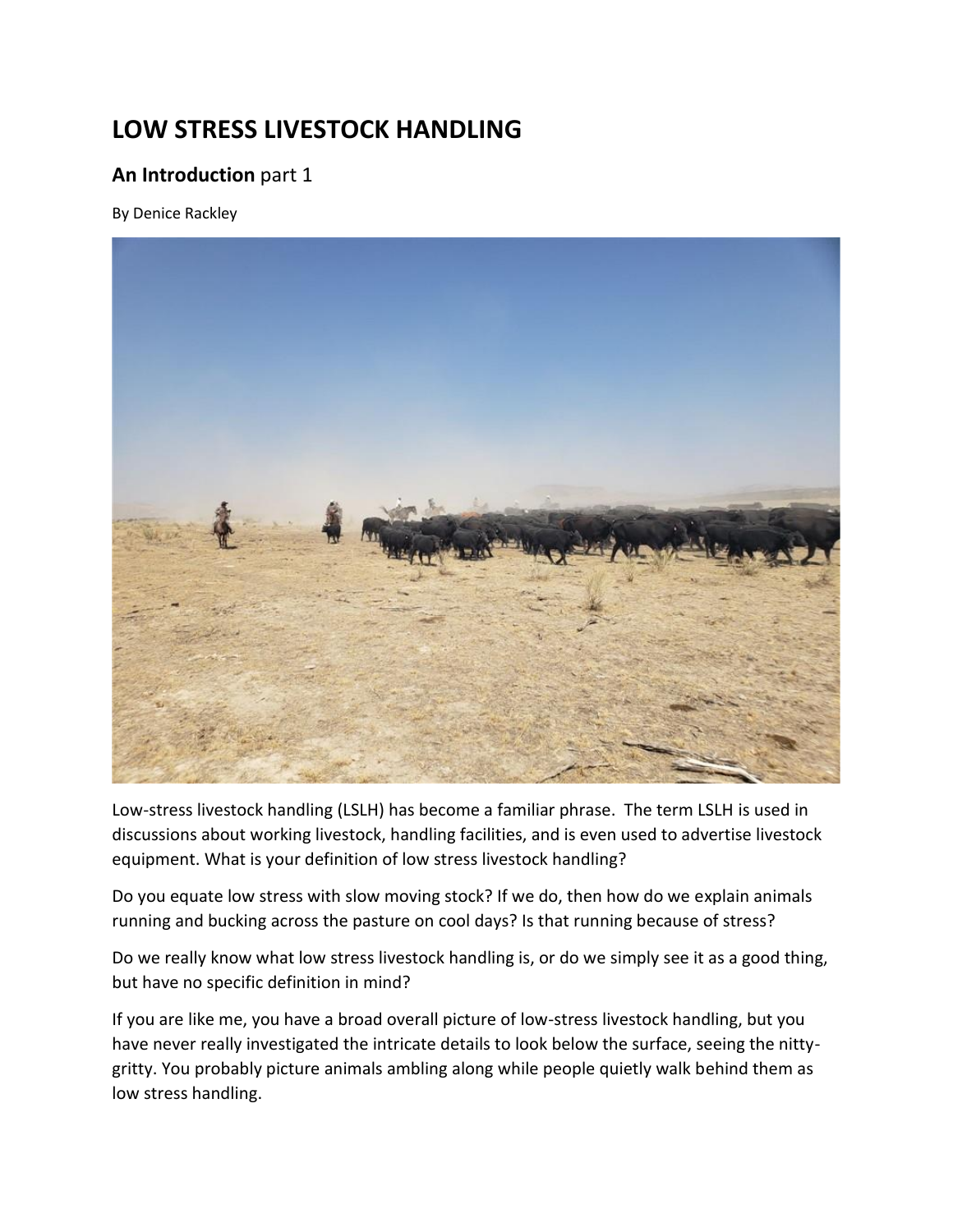What if people are on ATVs? Is that low stress? This series of articles will describe the complexities of low stress livestock handling, what it is, what it is not, and explain how to incorporate the LSLH principles into your operation to benefit of your livestock and you operation, and yourself.

The term low stress livestock handling (LSLH) was first used by Allan Nation to describe the unique method Bud Williams used to move livestock. In the original sense, LSLH refers to what Bud learned about livestock and his techniques that followed.

# In a nutshell **LSLH enables us to learn the best ways to communicate and work with stock so that your idea becomes their idea**.

Whit Hibbard, a student of Bud Williams, defines LSLH "as a livestock centered, behaviorallycorrect, psychologically-oriented, ethical and humane method of working livestock based on **mutual communication and understanding**."

Have you ever worked livestock thinking – 'what are the livestock trying to tell me?' If you listen, they will teach you how to communicate with them and become good stockmen.

### **Stockmanship VS LSLH**

Some would say stockmanship and LSLH are one in the same. Hibbard believes LSLH is the most essential part of stockmanship, but they are Not the same.

Stockmanship is the knowledgeable and skillful handling of livestock in a safe, efficient, effective and low stress manner. He believes stockmanship can contain natural horsemanship, ranch roping, dog handling, facility design along with LSLH. The knowledge and understanding of LSLH is needed to be a true stockman because LSLH influences all the aspects of stockmanship.

Good handling practices result in good animal performance; it's a scientific fact. Weight gain increases when animals are less stressed, conception rates are higher, milk production is increased, and carcass quality is improved. Beyond that, less stress means healthier animals and a more efficient immune system.

Adding to those advantages, LSLH is more efficient, enabling more animals to be handled in less time by less staff with increased safety. Keep in mind these benefits are achievable with no additional input. It only takes us learning and practicing a new skill. It takes us changing our thinking and behavior. If I would tell you that learning a new skill will directly increase profits while making work more enjoyable - you would be all in. Well, that is what Bud Williams and many others believe about LSLH.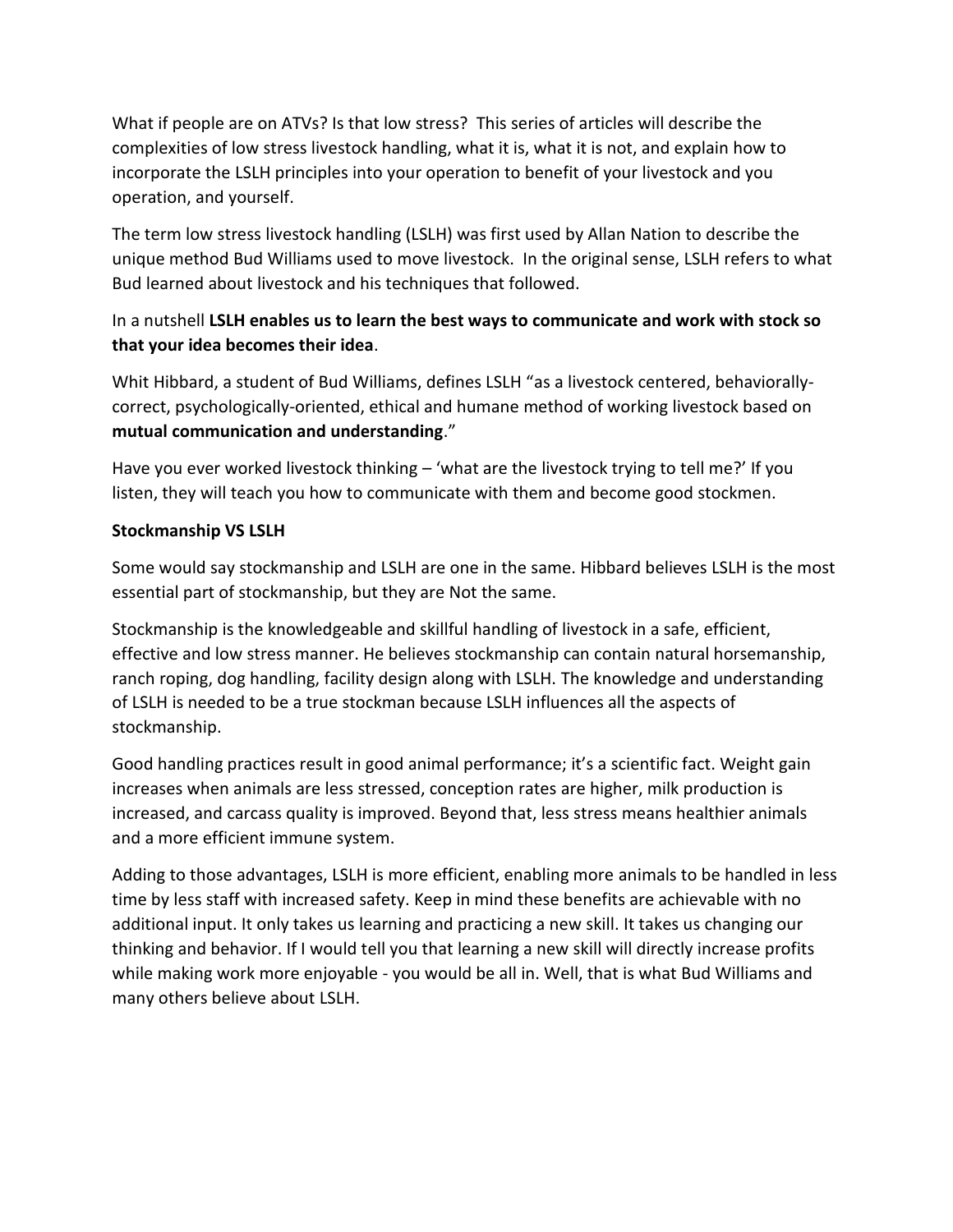

#### **Five Layers of LSLH**

Williams believed there are 5 fundamental layers of LSLH, all built on one another. At the base is Mindset, then Attitude, Reading Animals, Working Animals, and Preparing Animals.

1. CORRECT MINDSET

Learning Mindset

Williams believed, **knowing WHY we do something is more important than knowing How to do it or What to do.** 

A **Learning Mindset** is needed for LSLH. First, we have to quit thinking that we already 'know' how to work stock. We have to stop thinking the way we have traditionally worked stock and seen it done is the only way or the best way.

We have to be willing to learn how to work stock better, and to do that, we need to **always ask Why**. Why did the stock do that? Why are they not doing what I want?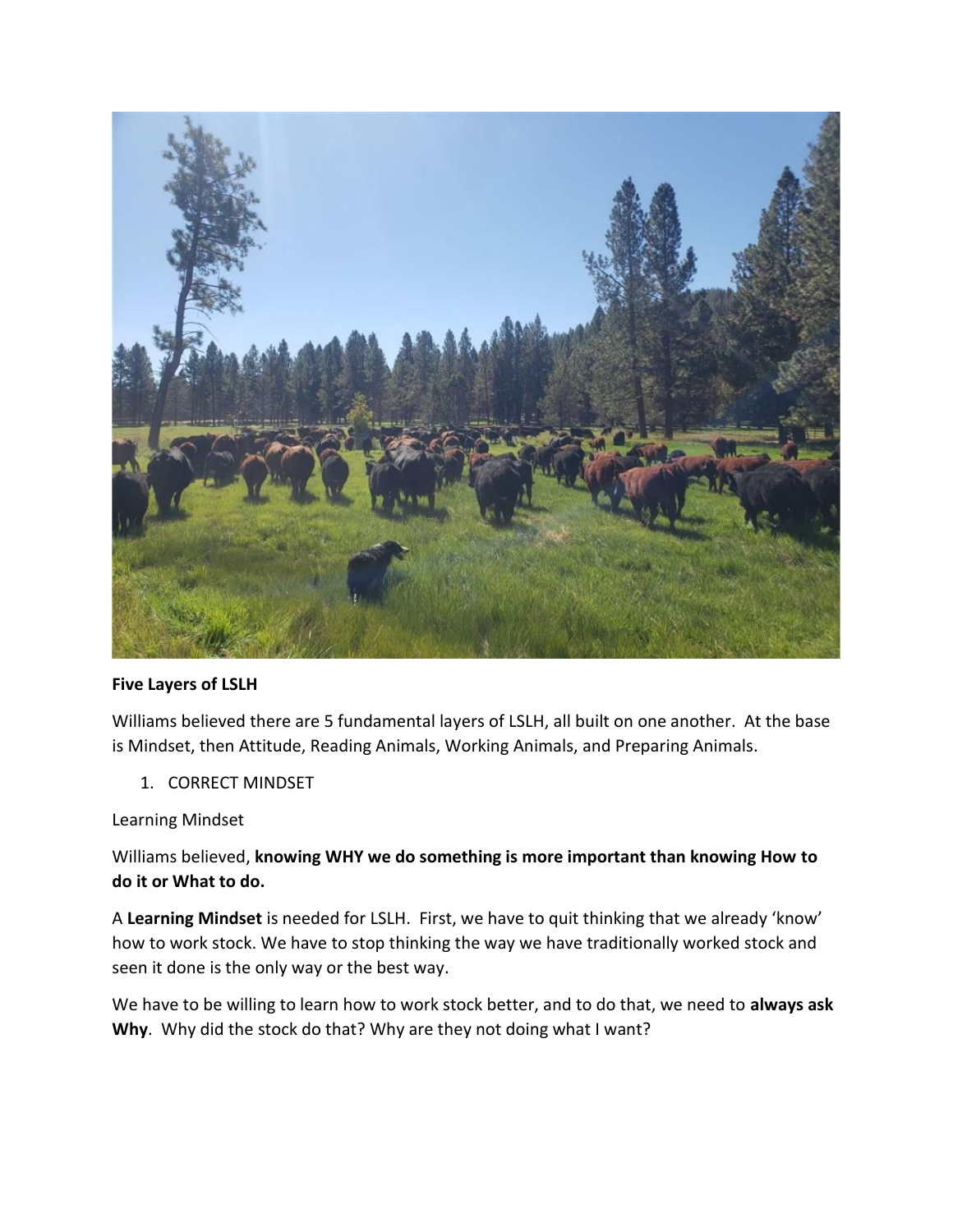I have found this one practice of asking WHY immensely helpful in all my dealings with animals (and people). If we can figure out the Why or come up with possible answers to why, we can figure out how to make things better.

Asking why will lead you to discover answers. Even if you simply have a couple of ideas, you can change things, investigating what works and find possible solutions.

Too many people do things because ' I have always done them this way' continuing on that path without ever questioning. The definition of insanity is doing the same things but expecting different results. We continue to do things that don't always yield good results.

Insanity seems to be limited to the 'other guys', not us. At least that's what we would like to believe. Just maybe there is a better way.

A learning mindset comes first; then we need to accept 100% of the responsibility for the way the stock behave. Excuses and blaming the animals will not help things get better. Watching, learning, looking for *why* things happen so we can change the outcome will enable us to improve next time.

The next step is to focus on working stock properly, not simply getting the job done, but getting it done right. Again, this will happen if we keep asking why.



A meeting of the minds – Lizzy, the Border collie, and the ewes are indeed having a silent conversation.

Open Mindset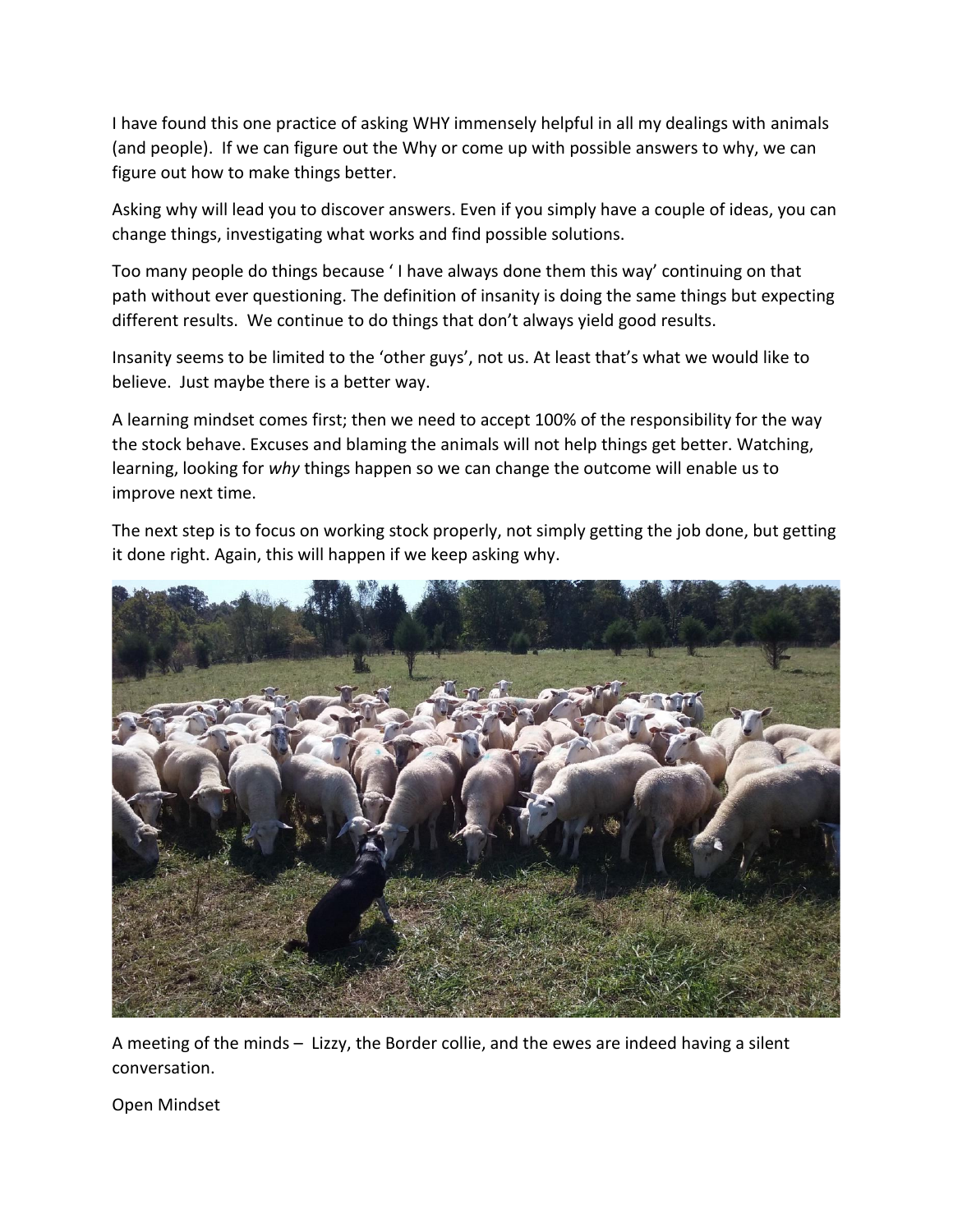In addition to a learning mindset, we may have to change what we believe or have been taught about livestock.

### **What we believe about livestock determines our subsequent behavior**.

Conventional thinking and traditional beliefs of stock, horses, and dogs state that they are uncooperative, unwilling, or unintelligent, therefore they need to be worked physically. This leads us to accept that *Making* animals do what we want by using fear, force, mechanical aids (prods, hotshots, shock collars, whips) is acceptable and normal. It leads us to believe using noise, lots of people, and other mechanical solutions are necessary.

On the other hand, if we believe livestock are smart, sensitive, cooperative, and thoughtful animals that can be easily worked, we approach situations very differently. With this attitude and appropriate techniques to communicate effectively with animals, we are open to learning ways to make our idea their idea. If we are able to Communicate, we don't have to resort to fear and force. Communication makes working livestock easier.

Transitioning from conventional handling to low stress handling requires us to examine our beliefs about livestock and how our beliefs determine our behavior.

Changing beliefs leads to changing behavior – ours and the animals.

# 2. ATTITUDE

Williams believed "low-stress livestock handling is more than just a technique of working livestock; it's an Attitude about working livestock.

"If you have a good attitude, you can solve almost any problem," he would say.

A positive attitude includes determination, confidence, decisiveness, and commitment. The combination of all these will lead to positive results. To effectively work livestock, we need to be determined, approaching the animals and each situation with single-minded resolve, according to Williams.

Animals read our body language. Animals can determine if we are confident and know what we are doing.

Ray Hunt, the famous horse trainer, said, "They know when you know, and they know when you don't know." Anyone that has spent time with animals, from dogs and horses to cattle and sheep, recognizes the truth in this statement.

Williams said, "When you work animals, you have to go in without a timeframe but with determination." Animals want a confident, decisive person they can trust working them, thus allowing them to relax. Being tentative causes animals to be concerned. Simply a change in your attitude and posture will change the outcome.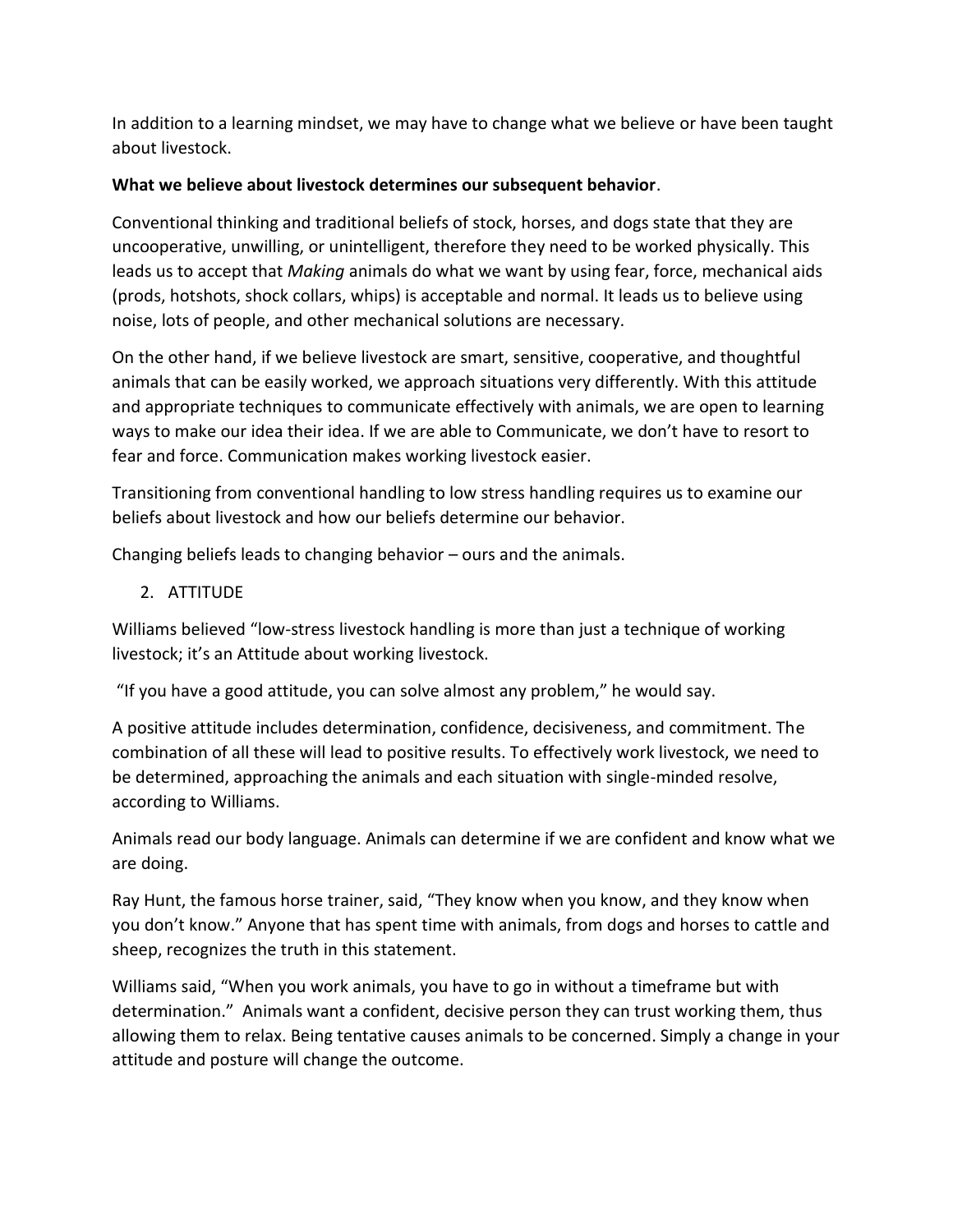As with most things in life that are worth doing, LSLH takes commitment. Changing our mindset and approach to livestock, and animals in general, maintaining a positive attitude and looking for the ways the animals are trying to communicate with us will have far-reaching positive results.

# 3. UNDERSTANDING HOW ANIMALS COMMUNICATE

Unfortunately for us, animals are not going to speak like they do in the Dr. Doolittle movies. Animals communicate with their movement. Learning how to read that movement allows you to communicate effectively with them.

Williams' method boils down to effective communication between us and our animals. Effective communication means we understand each other. For us, that means paying attention to *how and why* animals move and respond to each other. Then studying how animals respond to us and finally, responding to their movements appropriately.

Williams said, "Every step you take and every step the animal takes you're communicating, so you have to learn to read the animals."

How do you learn to "read animals"? Observation and experimentation, you have to watch and learn. All communication is based on position and where pressure is applied and released.

### **Movement is Communication**

Williams was adamant that *the animals will tell you where to be and what to do by their response to our position*. If we are not getting what we want, we are in the wrong place.

One step can make a huge difference. *Most people want to step forward applying pressure, but rarely do we consider stepping off to the side or, rarer still, stepping back releasing pressure.*

If we are too far in behind stock, they will turn their heads to see us. This lets us know we are making them uncomfortable by being in their blind spot. If we continue to make them uncomfortable, they may slow and turn around looking at us. If we make them really uncomfortable, they may break back wanting to get back where they came from.

When we move out to the side, where they can see us, their head straightens. Straightened heads looking away from us, tell us we are in the correct spot.

When moving stock and they hurry, we are putting too much pressure on them. If they are moving too slow, we may need to be closer or change the angle of our approach. If they will not move into a pen or up an alley, our position is wrong.

*If we learn to first look to ourselves when things are not right and try different positions, we may stumble on the correct answer as we figure out where to be.*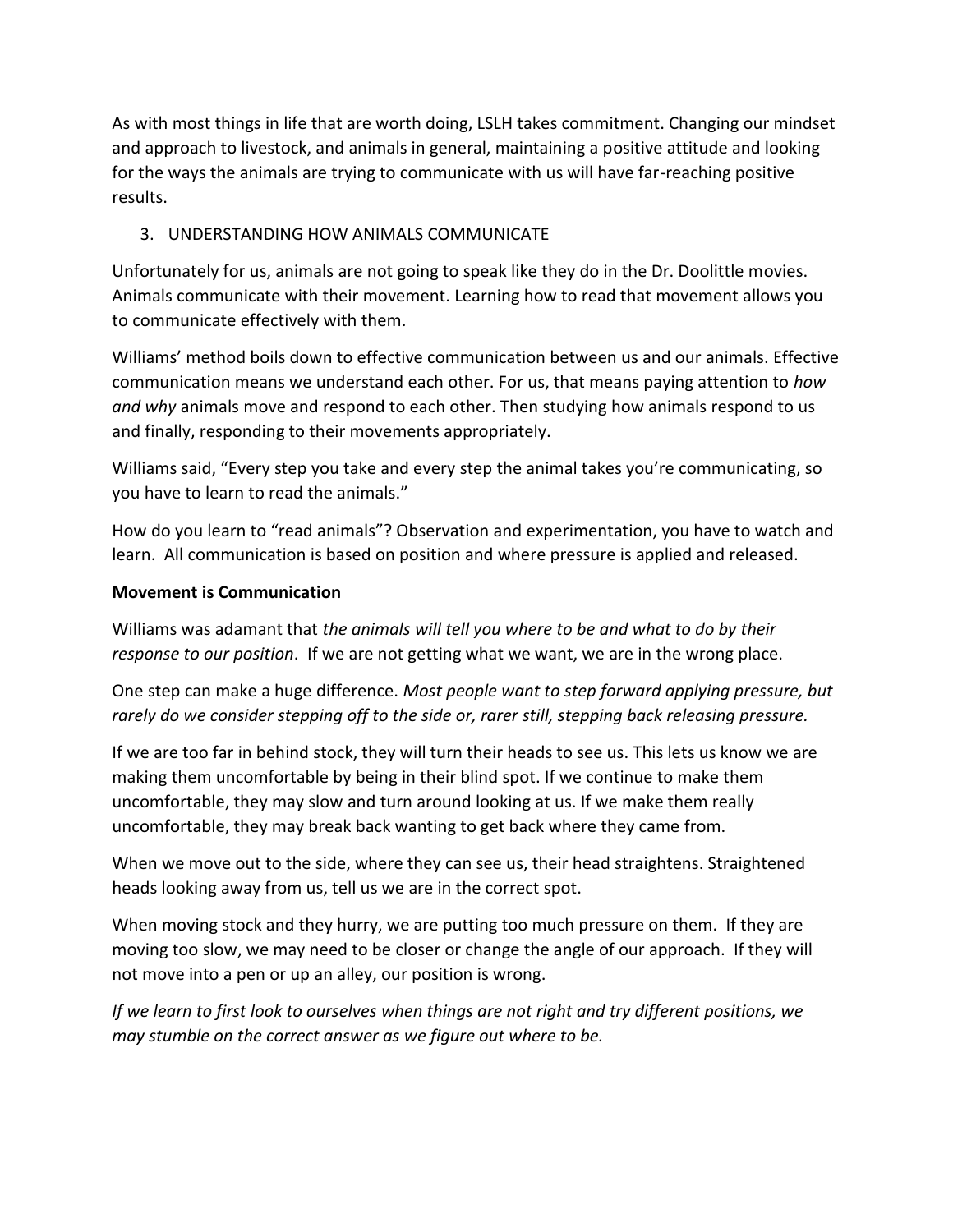Most folks work livestock by trying to force them to enter an alley or pen instead of taking the time to read the stock, then figuring out where we need to be and adjusting our position so they walk in of their own will.

Every situation is different, therefore learning to 'read' the stock and adjusting accordingly will always be needed. Williams said, "*We have to work with what we have, not what we think we have, or should have, or want to have. Don't copy what you've done before; rather, read the animals*."



4. WORKING ANIMALS is EASIER WITH COOPERATION

There has been a gradual movement when training horses (and dogs) to a more positive natural method. Groundwork; lounging, sacking out, working in the round pen, has replaced the old techniques of earing down, snubbing up horses, and jumping on.

We have come to understand that laying a framework of trust, respect, and leadership through a graduated series of steps may take a little time, but it pays off. So why don't we apply this same lesson to livestock? Williams advocated working livestock first to establish trust before we attempt to do anything else with them.

The first step is to teach them that we can move them in a controlled manner; speeding up or slowing down, stopping, and turning. Reading what livestock are telling us by their movement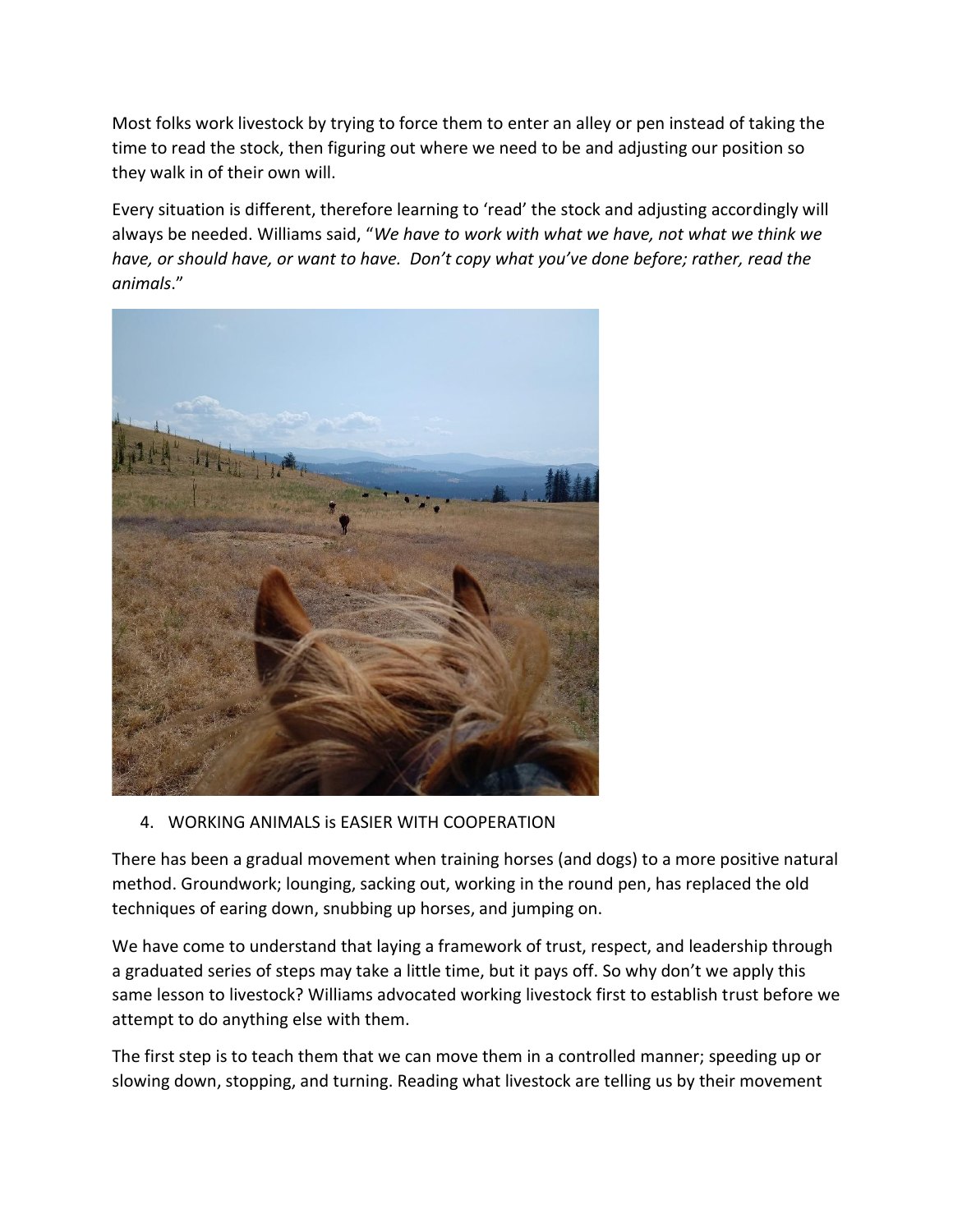then responding appropriately enables us to have a steering wheel, accelerator, and brake system at our disposal.

We teach them how to behave and respond, so why are we not teaching them to be easily managed?

Instead of just opening a gate and getting new stock out grazing, Williams spent time working them in a controlled space until they were responsive and manageable. As a result, the livestock learn to trust you and look to you for leadership. Williams believed this approach would allow you to do everything with these animals easier, and it would also have a positive impact on their performance.

### 5. PREPARE for the Future

Whit Hibbard relates how he has changed the way he manages stock since learning Williams' methods. Hibbard says when he would get in cattle to custom graze, he simply opened the gate and drove them where he wanted them to graze. Sometimes this worked, other times it would be a disaster.

Now he works with the cattle in a round pen helping him figure out how they had been worked previously and what they know. He teaches them how to respond to pressure if they don't already know that. This putts in place his steering wheel, brake pedal and accelerator. (We will go into detail in part 2 of this series, learning how our position and movement, ie - pressure and the release of pressure, impact livestock.)

From the pen, he moves them to a larger area, practicing skills he has taught them until they are responsive, manageable, and looking to him for leadership. Hibbard exposes them to things that will be a part of their lives – alleyways, scales, walking through gates. He feels the training time, in the beginning, will pay off in the ease of management later. All this will translate to better feed conversion and even better pasture utilization.